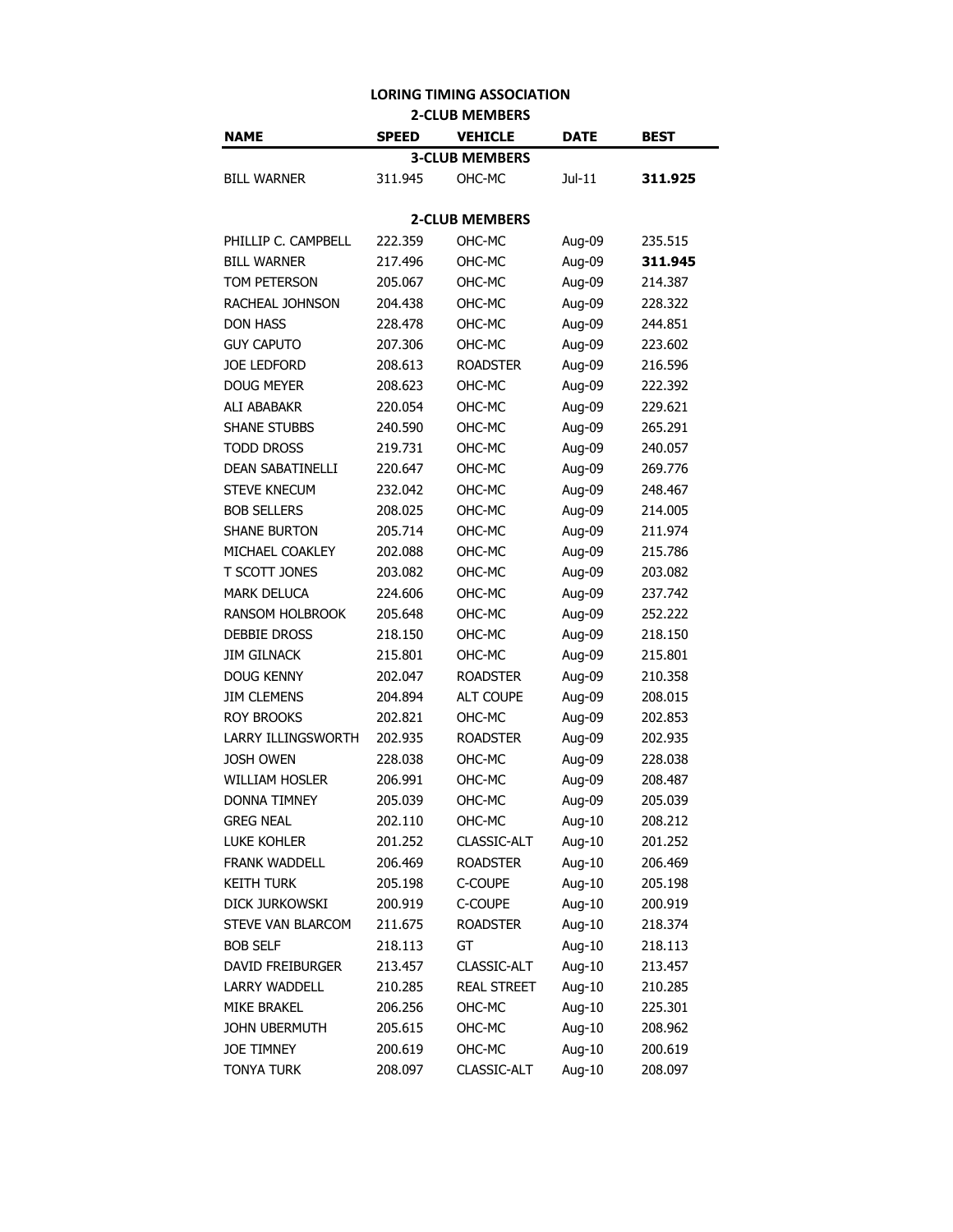| RON SAN GIOVANNI JR       | 208.690 | <b>ROADSTER</b>    | Aug-10   | 219.808 |
|---------------------------|---------|--------------------|----------|---------|
| DAVID RUDAN, JR           | 217.517 | GT                 | Aug-10   | 217.517 |
| <b>JOHN CIANCITTO</b>     | 200.834 | C-COUPE            | Aug-10   | 200.834 |
| <b>GARY BEINEKE</b>       | 208.478 | <b>CIRCLETRACK</b> | Aug-10   | 209.478 |
| <b>DON BIGLOW</b>         | 240.427 | <b>LAKESTER</b>    | $Jul-11$ | 247.545 |
| <b>BRIAN ACTON</b>        | 203.449 | ALT-COUPE          | $Jul-11$ | 227.524 |
| <b>LAWSON BILHARDT</b>    | 210.581 | <b>GAS COUPE</b>   | Jul-11   | 210.581 |
| DAVID HAAS                | 208.490 | <b>CIRCLETRACK</b> | $Jul-11$ | 212.716 |
| <b>CHARLES FREEMAN</b>    | 212.063 | OHC-MC             | Jul-11   | 221.183 |
| <b>GEORGE TURNER</b>      | 202.630 | Alt-Coupe          | $Jul-11$ | 202.630 |
| <b>JEFF JACOBS</b>        | 202.311 | <b>PRODUCTION</b>  | $Jul-11$ | 202.868 |
| PAM BEINEKE               | 205.700 | <b>CIRCLETRACK</b> | Jul-11   | 251.137 |
| <b>KENT SIRIMOGLU</b>     | 204.886 | OHC-MC             | Jul-11   | 220.017 |
| <b>JIM COSGROVE</b>       | 206.882 | <b>LAKESTER</b>    | Jul-11   | 223.347 |
| <b>SCOTT HORNER</b>       | 246.334 | OHC-MC             | Jul-11   | 246.334 |
| FRED MULLAVER             | 203.592 | PRODUCTION         | Jul-11   | 203.592 |
| <b>RICKEY GADSON</b>      | 200.764 | OHC-MC             | $Jul-11$ | 206.741 |
| RICHARD GADSON            | 203.889 | OHC-MC             | Jul-11   | 210.814 |
| <b>TERRY RUSSELL</b>      | 210.660 | <b>GAS COUPE</b>   | Jul-11   | 210.660 |
| <b>MARK GORDON</b>        | 230.698 | OHC-MC             | Jul-11   | 232.901 |
| THOMAS CRONAN             | 213.297 | OHC-MC             | $Sep-11$ | 262.161 |
| <b>CHARLES VENABLE</b>    | 205.939 | C-COUPE            | Jul-12   | 213.624 |
| <b>KENT SIRIMOGLU</b>     | 204.640 | OHC-MC             | Jul-12   | 220.017 |
| DAVID MATYJASIK           | 205.428 | C-COUPE            | Jul-12   | 205.429 |
| <b>COLT BATEMAN</b>       | 230.700 | OHC-MC             | Jul-12   | 235.777 |
| DAN MILLHOLLAND           | 207.993 | OHC-MC             | Jul-12   | 207.994 |
| <b>DAVID BALL</b>         | 205.041 | OHC-MC             | Jul-12   | 212.268 |
| <b>JIM CLEMENS</b>        | 204.894 | OHC-MC             | Jul-12   | 208.015 |
| <b>FRED VANCE</b>         | 203.050 | OHC-MC             | Jul-12   | 234.855 |
| <b>JENNIFER ROBINSON</b>  | 227.965 | OHC-MC             | Jul-12   | 235.959 |
| <b>BRENDA SUE CARVER</b>  | 216.764 | OHC-MC             | Jul-12   | 223.697 |
| <b>IAIN MACARTHUR</b>     | 207.432 | <b>REAL STREET</b> | Sep-12   | 219.916 |
| <b>BILL AMARAL</b>        | 211.437 | CLASSIC-ALT        | $Sep-12$ | 216.531 |
| RYAN OSTERGARD            | 216.658 | OHC-MC             | $Jul-13$ | 253.351 |
| <b>EDDIE POWELL</b>       | 201.188 | SC-MC              | Jul-13   | 201.188 |
| <b>JACK ROGERS</b>        | 201.037 | ALT-COUPE          | Jul-13   | 214.645 |
| <b>TRACY ROGERS</b>       | 202.197 | OHC-MC             | Jul-13   | 219.023 |
| <b>GILLES CHIASSON</b>    | 204.471 | OHC-MC             | Jul-13   | 217.552 |
| <b>JASON THERIAULT</b>    | 207.203 | SUPER STREET       | Jul-13   | 214.152 |
| <b>GEORGE GALLIMORE</b>   | 223.334 | CLASSIC-GC         | Jul-13   | 241.781 |
| <b>JODY PEREWITZ</b>      | 202.719 | PUSHROD-MC         | Jul-13   | 202.945 |
| DENNIS COSGROVE           | 204.473 | <b>LAKESTER</b>    | Jul-13   | 217.957 |
| <b>CARL THERIAULT</b>     | 200.667 | ALT-COUPE          | Jul-14   | 223.676 |
| EDWARD PETROZZI           | 232.513 | OHC-MC             | Jul-14   | 250.274 |
| PETER CALAGUIRO           | 208.717 | <b>ALT-COUPE</b>   | Jul-14   | 216.572 |
| RALPHIE NAVARRO           | 202.565 | OHC-MC             | Jul-14   | 220.448 |
| <b>GIUSEPPE MELARAGNO</b> | 202.026 | OHC-MC             | Jul-14   | 207.653 |
| <b>SAM HURWITZ</b>        | 202.341 | OHC-MC             | Jul-14   | 212.135 |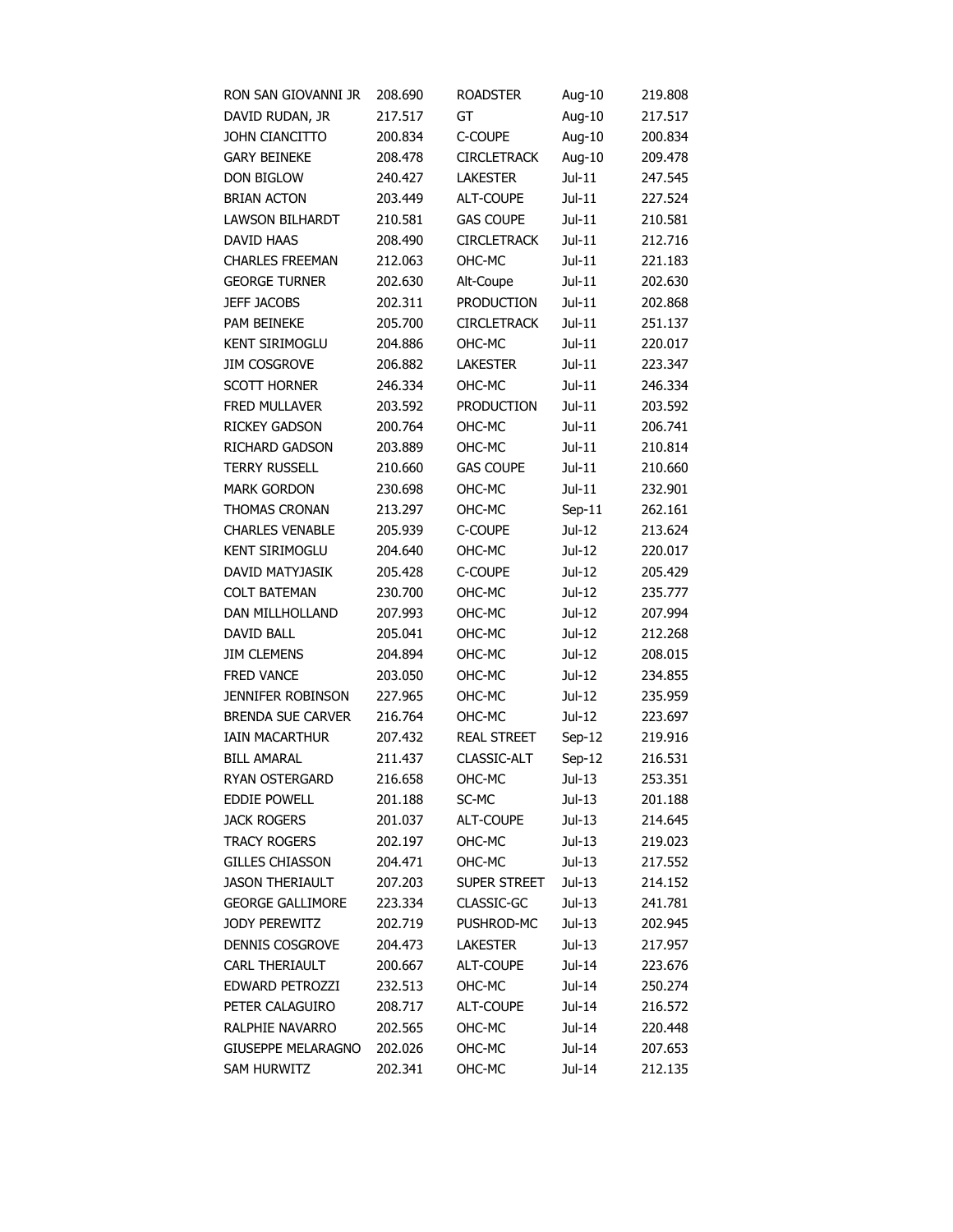| RAY PAQUETTE          | 201.731 | OHC-MC              | Jul-14   | 209.281 |
|-----------------------|---------|---------------------|----------|---------|
| <b>SCOTT DAVIS</b>    | 219.323 | OHC-MC              | Jul-14   | 266.553 |
| <b>ALEX MERRELL</b>   | 200.869 | OHC-MC              | $Sep-14$ | 200.869 |
| <b>BREVON SCOTT</b>   | 222.356 | OHC-MC              | Jul-15   | 251.816 |
| MIKE REICHEN          | 200.137 | SUPER STREET        | Jul-15   | 200.137 |
| DAVID THOMPSON        | 206.173 | OHC-MC              | Jul-15   | 230.641 |
| HUSSAIN ALSOWAIGH     | 208.023 | OHC-MC              | Jul-15   | 255.624 |
| ALFRED PIGGOTT        | 211.680 | <b>CIRCLE TRACK</b> | $Sep-15$ | 211.788 |
| <b>JOHN OKALY</b>     | 225.361 | <b>LAKESTER</b>     | $Sep-15$ | 250.758 |
| <b>SCOTT POLAND</b>   | 232.868 | OHC-MC              | $Sep-15$ | 236.939 |
| <b>JENS HUNTER</b>    | 202.580 | OHC-MC              | May-16   | 209.668 |
| <b>BEN KNIGHT</b>     | 212.889 | OHC-MC              | May-16   | 227.358 |
| <b>JASON WHITE</b>    | 209.100 | GT                  | Jul-16   | 269.673 |
| <b>BOB KESELOWSKY</b> | 221.744 | <b>CIRCLE TRACK</b> | Jul-16   | 261.273 |
| <b>DON WARREN</b>     | 201.219 | SUPER STREET        | Jul-16   | 215.521 |
| <b>MARK DOTSON</b>    | 200.649 | OHC-MC              | Jul-16   | 204.171 |
| <b>BOB JINKENS</b>    | 208.699 | <b>STREAMLINER</b>  | Jul-16   | 236.761 |
| <b>DEREK TOTI</b>     | 208.768 | OHC-MC              | Jul-16   | 228.382 |
| RASHID AL-HAJRI       | 261.114 | OHC-MC              | Jul-16   | 261.114 |
| <b>ALAN MANES</b>     | 200.610 | OHC-MC              | $Sep-16$ | 223.386 |
| FRAN WHITE            | 217.924 | GT                  | $Sep-16$ | 217.924 |
| <b>ED MANES</b>       | 202.826 | OHC-MC              | $Sep-16$ | 209.020 |
| <b>FRANK JOHN</b>     | 201.645 | EV-MC               | $Sep-16$ | 206.847 |
| <b>ADAM BURROWS</b>   | 214.236 | OHC-MC              | Jul-17   | 233.636 |
| PATRICK LESSARD       | 200.065 | OHC-MC              | Jul-17   | 200.065 |
| FRED GIAIMO           | 203.419 | OHC-MC              | Jul-17   | 221.939 |
| <b>CALVIN SMITH</b>   | 201.654 | <b>ROADSTER</b>     | Jul-17   | 201.654 |
| JOHN SHIPLE           | 200.732 | OHC-MC              | Jul-17   | 212.129 |
| <b>JOSEPH DALY</b>    | 200.931 | OHC-MC              | Jul-17   | 204.473 |
| <b>CLIFF DALY</b>     | 201.830 | OHC-MC              | Jul-17   | 206.158 |
| <b>JACK BATEMAN</b>   | 215.845 | <b>STREAMLINER</b>  | $Sep-17$ | 220.069 |
| RON KESELOWSKI        | 204.420 | MODIFIED STR        | Sep-17   | 257.445 |
| <b>RANDY POOLE</b>    | 203.874 | GT                  | Sep-17   | 213.806 |
| THOMAS POOLE          | 201.435 | GT                  | Sep-17   | 201.435 |
| <b>KRIS POULIN</b>    | 200.977 | OHC-MC              | Sep-17   | 210.461 |
| THOMAS POOLE JR       | 201.123 | GT                  | $Sep-17$ | 211.756 |
| <b>MARK WEILER</b>    | 202.304 | <b>GAS COUPE</b>    | Jul-18   | 202.305 |
| <b>JEFF GENTRY</b>    | 205.210 | <b>STREAMLINER</b>  | Jul-18   | 205.210 |
| <b>ERNEST CAISSIE</b> | 201.920 | <b>SUPERSTREET</b>  | Jul-18   | 201.920 |
| RON SAN GIOVANNI      | 200.921 | <b>ROADSTER</b>     | Jul-18   | 208.442 |
| <b>DAVE AURAND</b>    | 208.575 | OHC-MC              | Jul-18   | 213.031 |
| <b>JOE ROBINSON</b>   | 204.130 | OHC-MC              | Jul-18   | 212.482 |
| <b>EDWARD FOY</b>     | 235.286 | OHC-MC              | Jul-18   | 241.664 |
| MIKE WILSON           | 206.387 | GT                  | Jul-18   | 206.387 |
| <b>JAY BELL</b>       | 202.200 | <b>GAS COUPE</b>    | Jul-18   | 202.704 |
| <b>GREG DRAKE</b>     | 219.932 | <b>GAS COUPE</b>    | Jul-18   | 219.932 |
| <b>KIRK LEVONIAN</b>  | 201.332 | OHC-MC              | Aug-18   | 215.696 |
| <b>BRIAN HUFFMAN</b>  | 222.703 | ALT-COUPE           | Jul-19   | 242.866 |
| <b>CHAD DOWELL</b>    | 204.486 | <b>GAS COUPE</b>    | Jul-19   | 224.713 |
| ROBERT WILLIAMS       | 200.207 | OHC-MC              | Aug-19   | 216.677 |
| ROBERT GOBIEL         | 200.845 | GT                  | Aug-19   | 213.716 |
|                       |         |                     |          |         |